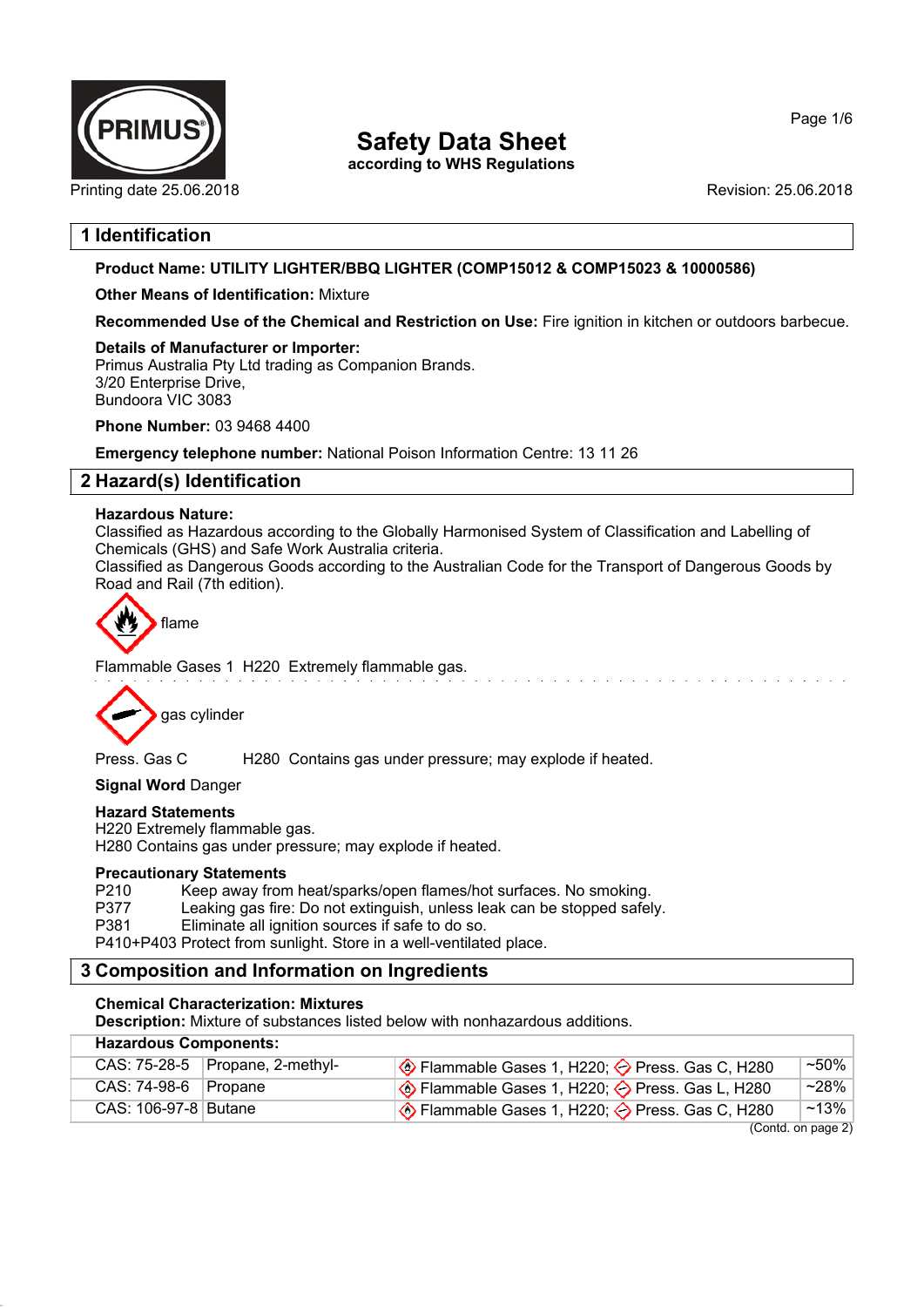**according to WHS Regulations**

Printing date 25.06.2018 **Revision: 25.06.2018** Revision: 25.06.2018

## **Product Name: UTILITY LIGHTER/BBQ LIGHTER**

(Contd. of page 1)

## **4 First Aid Measures**

#### **Inhalation:**

If inhaled, remove to fresh air. If not breathing, give artificial respiration. If breathing is difficult, give oxygen. Seek medical attention if breathing problems develop.

#### **Skin Contact:**

In case of skin contact, immediately remove contaminated clothing and wash affected areas with water and soap. Seek medical attention if symptoms occur.

#### **Eye Contact:**

In case of eye contact, hold eyelids open and rinse with water for at least 15 minutes. Seek medical attention if symptoms occur.

**Ingestion:** Ingestion is not considered a potential route of exposure.

#### **Symptoms Caused by Exposure:**

Inhalation: Concentrations above 10% may cause weakness, headaches, nausea, dizziness, confusion, blurred sight and sleepiness. High concentrations may cause asphyxiation leading to unconsciousness and death.

Skin Contact: Contact with gas released from pressure may cause cold burns or frostbite. Eye Contact: Contact with gas released from pressure may cause cold burns or frostbite.

Ingestion: Ingestion is not considered a potential route of exposure.

## **5 Fire Fighting Measures**

**Suitable Extinguishing Media:** Water fog or fine spray, dry chemical powder or carbon dioxide.

## **Specific Hazards Arising from the Chemical:**

Hazardous combustion products include oxides of carbon.

Product is extremely flammable. Vapours may travel considerable distances to a source of ignition where they can ignite, flashback, or explode. Do not extinguish gas fire if leak cannot be shut off. Closed containers may explode when exposed to extreme heat. Containers close to fire should be removed if safe to do so. Use water spray to cool fire exposed containers.

#### **Special Protective Equipment and Precautions for Fire Fighters:**

When fighting a major fire wear self-contained breathing apparatus and protective equipment.

## **6 Accidental Release Measures**

#### **Personal Precautions, Protective Equipment and Emergency Procedures:**

Monitor oxygen levels. Wear approved respiratory protection, chemical resistant gloves, protective clothing and safety boots. Evacuate all non-essential personnel from affected area. Ensure adequate ventilation.

#### **Environmental Precautions:**

In the event of a major spill, prevent spillage from entering drains or water courses.

## **Methods and Materials for Containment and Cleaning Up:**

In case of a leak, remove cylinder(s) to a well-ventilated or outdoors area and slowly discharge the gas to the atmosphere. Allow the gas mixture to dissipate. Prevent from accumulating in low areas or basements. Do not attempt to repair leaking valve or cylinder safety devices.

## **7 Handling and Storage**

## **Precautions for Safe Handling:**

Use of safe work practices are recommended to avoid eye or skin contact and inhalation of vapours. Do not weld, cut or drill on full or empty container. Always open valve slowly. Keep cylinders and valves free of oil and grease. Never lift cylinders by valve protection cap. Do not drag, slide, roll or drop cylinders. Food, beverages and tobacco products should not be stored or consumed where this material is in use. Always wash hands before smoking, eating, drinking or using the toilet. Wash contaminated clothing and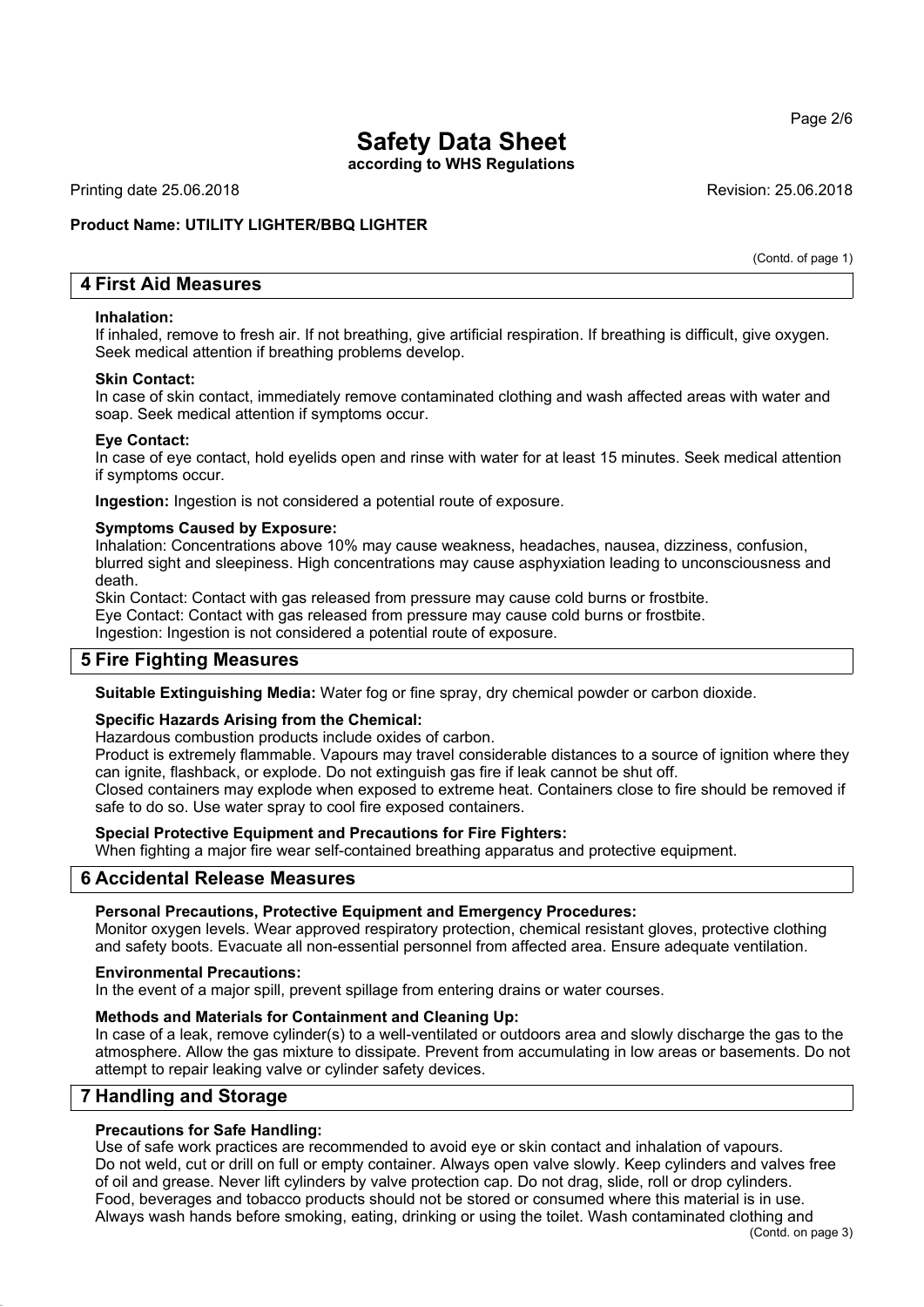Page 3/6

# **Safety Data Sheet**

**according to WHS Regulations**

Printing date 25.06.2018 **Revision: 25.06.2018** Revision: 25.06.2018

## **Product Name: UTILITY LIGHTER/BBQ LIGHTER**

(Contd. of page 2)

other protective equipment before storage or re-use. Provide eyewash fountains and safety showers in close proximity to points of potential exposure.

#### **Conditions for Safe Storage:**

Store in a cool, dry and well ventilated area. Keep container tightly closed when not in use. Ensure valve is properly protected. Protect containers from falling over. Protect cylinders from physical damage. Protect from heat, sparks, open flames and other sources of ignition. Keep at temperatures below 30 ℃. Keep away from strong oxidising agents, acids and bases.

#### **8 Exposure Controls and Personal Protection**

#### **Exposure Standards:**

#### **CAS: 74-98-6 Propane**

WES Asphyxiant

#### **CAS: 106-97-8 Butane**

WES TWA: 1900 mg/m<sup>3</sup>, 800 ppm

#### **Engineering Controls:**

Maintain air concentration below occupational exposure standards, providing adequate ventilation. Use explosion-proof ventilating equipment.

#### **Respiratory Protection:**

Use an approved supplied-air respirator under conditions where oxygen levels are likely to fall below 18% and engineering controls are not feasible. See Australian Standards AS/NZS 1715 and 1716 for more information.

#### **Skin Protection:**

Leather, wool or aramid blend gloves. See Australian/New Zealand Standard AS/NZS 2161 for more information. When selecting hand protection, the product should comply with relevant performance criteria. For example, gloves should meet a suitable level of abrasion resistance to provide protection against hazards of a workplace.

Occupational protective clothing (depending on conditions in which it has to be used, in particular as regards the period for which it is worn, which shall be determined on the basis of the seriousness of the risk, the frequency of exposure to the risk, the characteristics of the workstation of each worker and the performance of the protective clothing). See Australian/New Zealand Standard AS/NZS 4501 for more information.

#### **Eye and Face Protection:**

Eye and face protectors for protection against gas. See Australian/New Zealand Standard AS/NZS 1337.

## **9 Physical and Chemical Properties**

| Plastic shell containing gas |
|------------------------------|
| Colourless                   |
| Odourless                    |
| No information available     |
| Not applicable               |
| No information available     |
| No information available     |
| Not applicable               |
| <b>Extremely flammable</b>   |
| No information available     |
| No information available     |
|                              |
| No information available     |
| No information available     |
| No information available     |
|                              |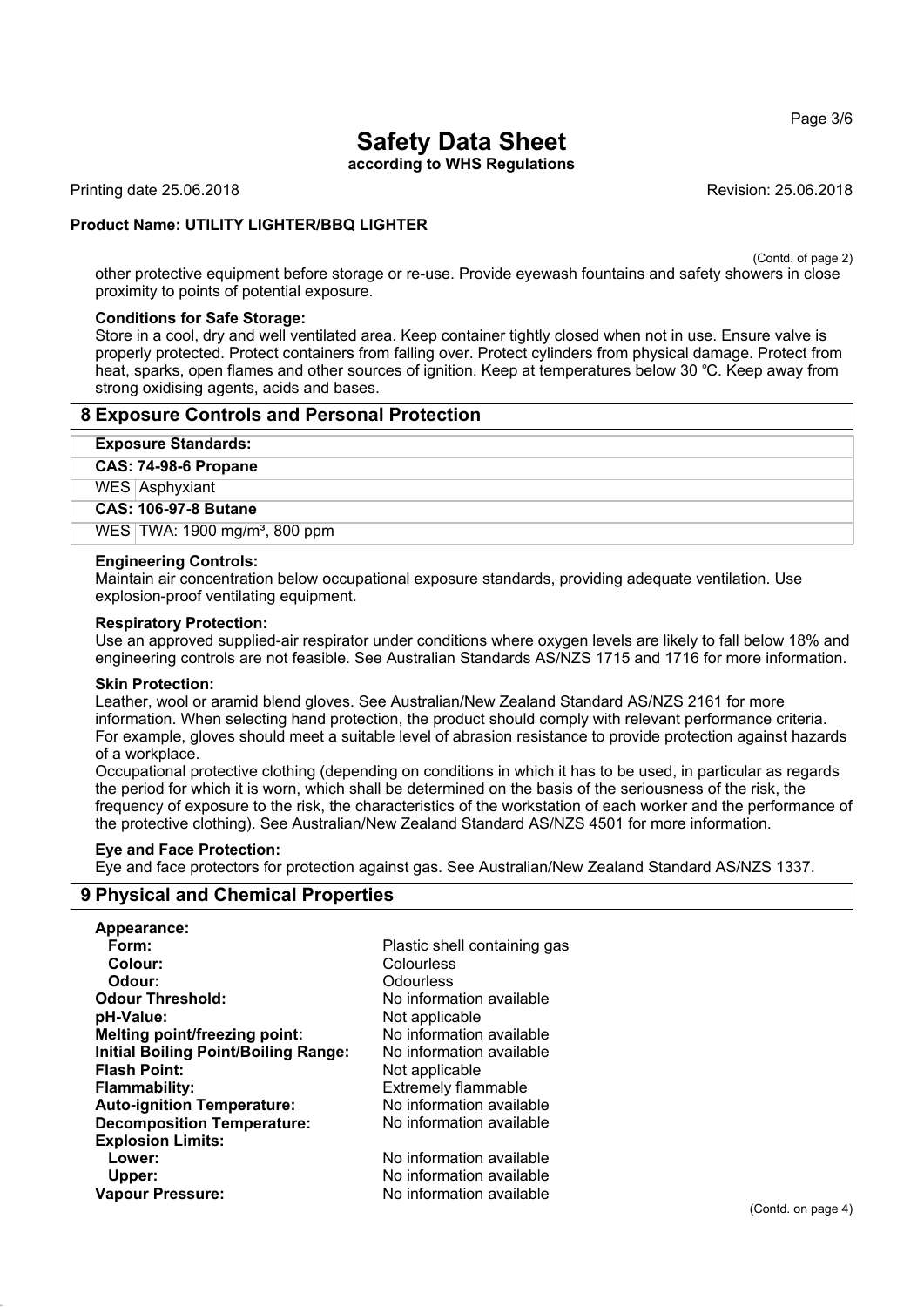**according to WHS Regulations**

Printing date 25.06.2018 **Revision: 25.06.2018** Revision: 25.06.2018

#### **Product Name: UTILITY LIGHTER/BBQ LIGHTER**

(Contd. of page 3)

**Relative Density:** No information available **Vapour Density:** No information available **Evaporation Rate:** No information available **Solubility in Water:** Insoluble **Partition Coefficient (n-octanol/water):** No information available **Viscosity:** No information available

#### **10 Stability and Reactivity**

**Possibility of Hazardous Reactions:** Hazardous polymerisation will not occur.

**Chemical Stability:** Stable at ambient temperature and under normal conditions of use.

**Conditions to Avoid:** Heat, sparks, open flames and other sources of ignition.

**Incompatible Materials:** Strong oxidising agents, acids and bases.

**Hazardous Decomposition Products:** Oxides of carbon.

## **11 Toxicological Information**

**Toxicity:**

**LD**₅₀**/LC**₅₀ **Values Relevant for Classification:**

#### **CAS: 74-98-6 Propane**

Inhalation  $LC_{50}/4 h | 658$  mg/l (rat)

**CAS: 106-97-8 Butane**

Inhalation  $LC_{50}/4$  h 658 mg/l (rat)

#### **Acute Health Effects Inhalation:**

Concentrations above 10% may cause weakness, headaches, nausea, dizziness, confusion, blurred sight and sleepiness. High concentrations may cause asphyxiation leading to unconsciousness and death.

**Skin:** Contact with gas released from pressure may cause cold burns or frostbite.

**Eye:** Contact with gas released from pressure may cause cold burns or frostbite.

**Ingestion:** Ingestion is not considered a potential route of exposure.

**Skin Corrosion / Irritation:** Based on classification principles, the classification criteria are not met.

**Serious Eye Damage / Irritation:** Based on classification principles, the classification criteria are not met.

**Respiratory or Skin Sensitisation:** Based on classification principles, the classification criteria are not met.

**Germ Cell Mutagenicity:** Based on classification principles, the classification criteria are not met.

**Carcinogenicity:** This product does NOT contain any IARC listed chemicals.

**Reproductive Toxicity:** Based on classification principles, the classification criteria are not met.

#### **Specific Target Organ Toxicity (STOT) - Single Exposure:**

Based on classification principles, the classification criteria are not met.

**Specific Target Organ Toxicity (STOT) - Repeated Exposure:**

Based on classification principles, the classification criteria are not met.

**Aspiration Hazard:** Based on classification principles, the classification criteria are not met.

**Chronic Health Effects:** No information available

**Existing Conditions Aggravated by Exposure:** No information available

(Contd. on page 5)

#### Page 4/6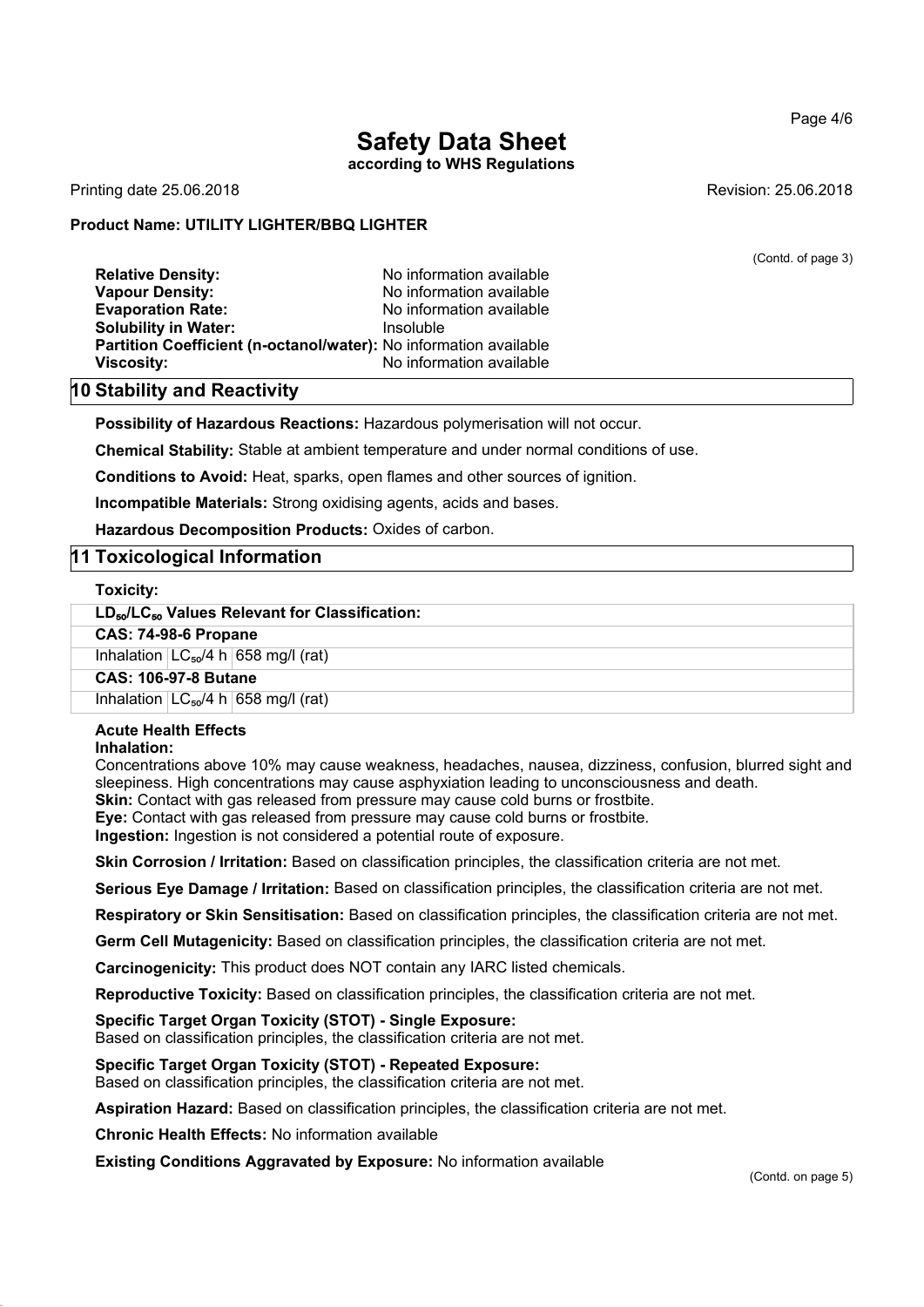**according to WHS Regulations**

Printing date 25.06.2018 **Revision: 25.06.2018** Revision: 25.06.2018

## **Product Name: UTILITY LIGHTER/BBQ LIGHTER**

(Contd. of page 4)

**Additional toxicological information:** No information available

## **12 Ecological Information**

**Ecotoxicity:** No further relevant information available.

**Aquatic toxicity:** No further relevant information available.

**Persistence and Degradability:** No further relevant information available.

**Bioaccumulative Potential:** No further relevant information available.

**Mobility in Soil:** No further relevant information available. **Other adverse effects:** No further relevant information available.

#### **13 Disposal Considerations**

**Disposal Methods and Containers:** Dispose according to applicable local and state government regulations.

**Special Precautions for Landfill or Incineration:** Please consult your state Land Waste Management Authority for more information.

## **14 Transport Information**

| <b>UN Number</b><br>ADG, IMDG, IATA                  | UN1057            |  |  |
|------------------------------------------------------|-------------------|--|--|
| <b>Proper Shipping Name</b><br>ADG, IMDG, IATA       | <b>LIGHTERS</b>   |  |  |
| <b>Dangerous Goods Class</b><br><b>ADG Class:</b>    | 2.1               |  |  |
| <b>Packing Group:</b>                                | Not applicable    |  |  |
| <b>EMS Number:</b>                                   | $F-D$ , $S-U$     |  |  |
| <b>Hazchem Code:</b>                                 | Not applicable    |  |  |
| <b>Special Provisions:</b>                           | 201               |  |  |
| <b>Limited Quantities:</b>                           | 0                 |  |  |
| Packagings & IBCs - Packing Instruction:             | P <sub>0</sub> 02 |  |  |
| Packagings & IBCs - Special Packing Provisions: PP84 |                   |  |  |

## **15 Regulatory Information**

| <b>Australian Inventory of Chemical Substances:</b> |                                   |  |  |
|-----------------------------------------------------|-----------------------------------|--|--|
|                                                     | CAS: $75-28-5$ Propane, 2-methyl- |  |  |
| CAS: 74-98-6   Propane                              |                                   |  |  |
| CAS: 106-97-8   Butane                              |                                   |  |  |
|                                                     |                                   |  |  |

#### **Standard for the Uniform Scheduling of Drugs and Poisons (SUSMP) - Poison Schedule:** Not Scheduled.

## **16 Other Information**

## **Date of Preparation or Last Revision:** 25.06.2018

**Prepared by: MSDS.COM.AU Pty Ltd www.msds.com.au** 

#### Page 5/6